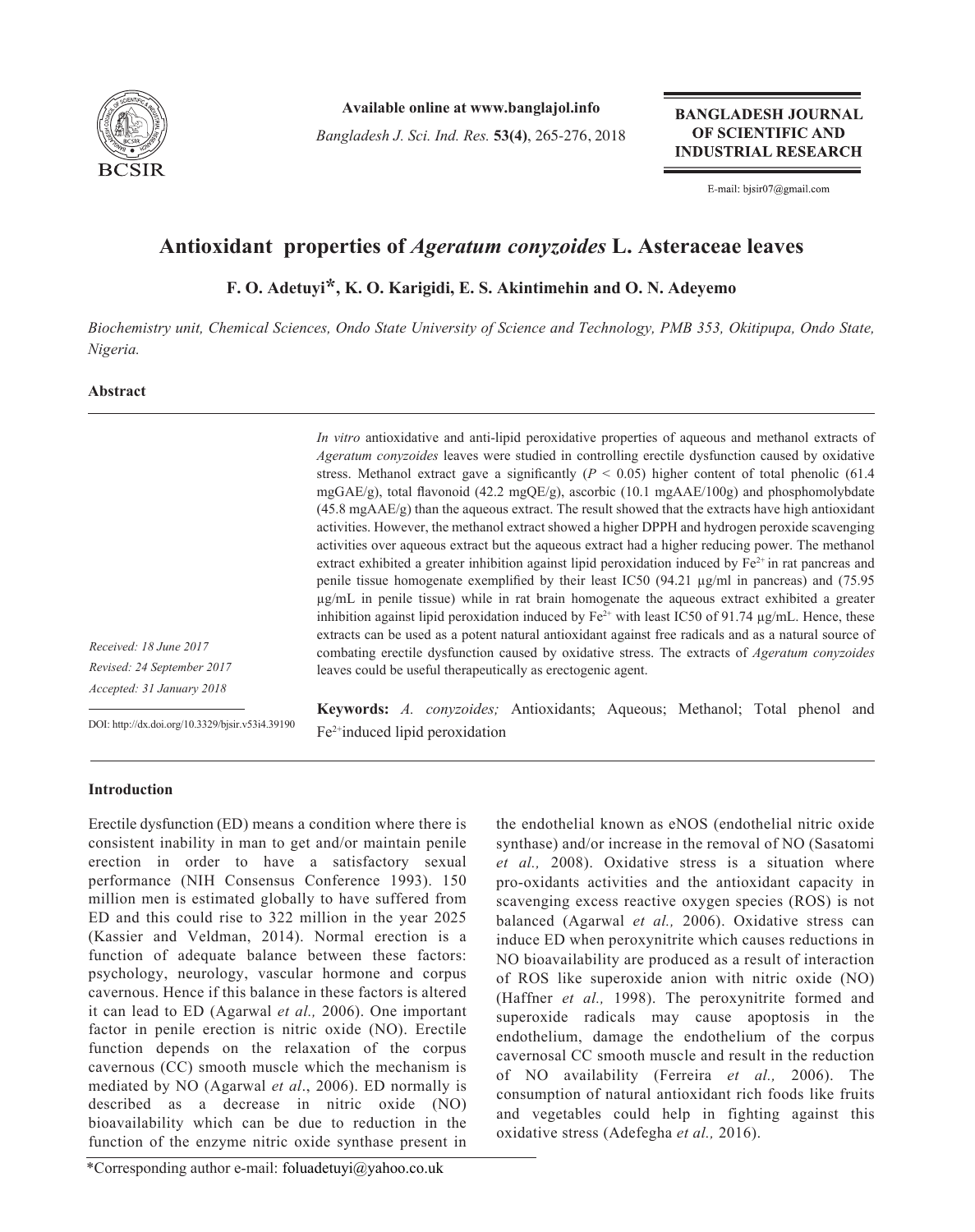*Ageratum conyzoides* L. is a medicinal plant that belongs to the family Asteraceae. They are found close to habitation especially where waste are deposited, they thrives on any garden soil and on ruined sites. The odour of *Ageratum conyzoides* is likened to that of a male goat, therefore the name 'goat weed' or 'billy goat weed' was derived (Okunade, 2002). *Ageratum conyzoides* (L.) have been used traditionally as a medicine over a long period of time and the use varies from one region to another (Adebayo *et al.,* 2010; Okunade, 2002). In Nigeria it is used in treating skin diseases and wound healing. Also, a decoction of the plant when taken by children is used in the treatment of diarrhea and relieving the pains associated with navel (Okunade, 2002). In Central Africa, it is used as remedy for pneumonia, but used commonly in treating wounds and burns (Vaidyaratnam-Varier, 2002). In India, *A.conyzoides* is used in treating leprosy, in Brazil it is used as anti-inflammatory, analgesic and anti-diarrhoea while in Vietnam it is used for treating gynecological diseases (Okunade, 2002).

To our knowledge, there has been no previous study to directly evaluate the antioxidative, erectogenic, and anti-lipid peroxidative properties of *Ageratum conyzoides* leaf extracts. However, a lot of work has been done on *Ageratum conyzoides* L. by different researchers *in-vivo*. The crude leaf extract of *Ageratum conyzoides* has been found to have neuromuscular blocking and analgesic activities in rat. Anti inflammatory, analgesic and antipyretic activities of the essential oil of *Ageratum conyzoides* in mice and rats has been reported. The haemopoietic properties of the ethanol extract have also been reported in albino rats. The aqueous leaf extract possess hypoglycaemic or anti-diabetic and kidney protecting effects in Albino Rats have been reported. It has been reported that *A. conyzoides* L. leave extract had anti-peptic ulcer activity against ethanol induced gastric ulceration and cysteamine induced duodenal ulcerations in rats. Petroleum ether extracts of *Ageratum conyzoides* has also been found effective against the mosquito *Culex quinquefasciatus* larvae (Abena *et al.,* 1996; Ita *et al.,* 2007; Mitra, *et al.,* 2015; Agbafor, *et al.,* 2015). The present study is aimed at evaluating the antioxidative and anti-lipid peroxidative properties of aqueous and methanol extracts of

*Ageratum conyzoides* leaves in combating erectile dysfunction caused by oxidative stress.

## **Materials and methods**

## *Sample collection*

Fresh leaves of *Ageratum conyzoides* were harvested from Ondo State University of Science and Technology (OSUSTECH) farm, Okitipupa, Ondo State, Nigeria. It was identified and authenticated at the herbarium of Biological Sciences Department, OSUSTECH.

#### *Extract preparation*

The leaves collected were air dried for two weeks and it was grounded into powder. Fifty grams (50g) each of the grounded powder was soaked in 250 mL distilled water and methanol respectively for 24h and the mixture was shaken intermittently. The resulting mixture was filtered using a muslin cloth. The filtrate was concentrated using rotary evaporator at 40<sup>o</sup>C and concentrated samples were used for analyses immediately.

#### *In vitro antioxidant assays*

#### *Estimation of total phenolic content*

The total phenolic content was determined spectrophotometrically using the method of Kim *et al.* (2003). It is described thus: 1mL of the sample (1 mg/mL) was mixed with 1ml of Folin–Ciocalteu phenol reagent (1:15). After 5 min, 5 mL of a  $7\%$  Na<sub>2</sub>CO<sub>3</sub> solution was added to the mixture then 6.5ml of distilled water was added, it was then mixed thoroughly. This was kept in the dark for 90 minutes at  $25^{\circ}$ C; then the absorbance was taken at 750 nm. The total phenolic content was determined from Gallic acid standard calibration curve. The estimation of the total phenolic content was in mg Gallic Acid Equivalents (GAE) per g.

## *Estimation of total flavonoids content*

Total flavonoid content was determined according to Park *et al.* (2008) method. 1 mL of sample (1 mg/mL), 3.4 mL of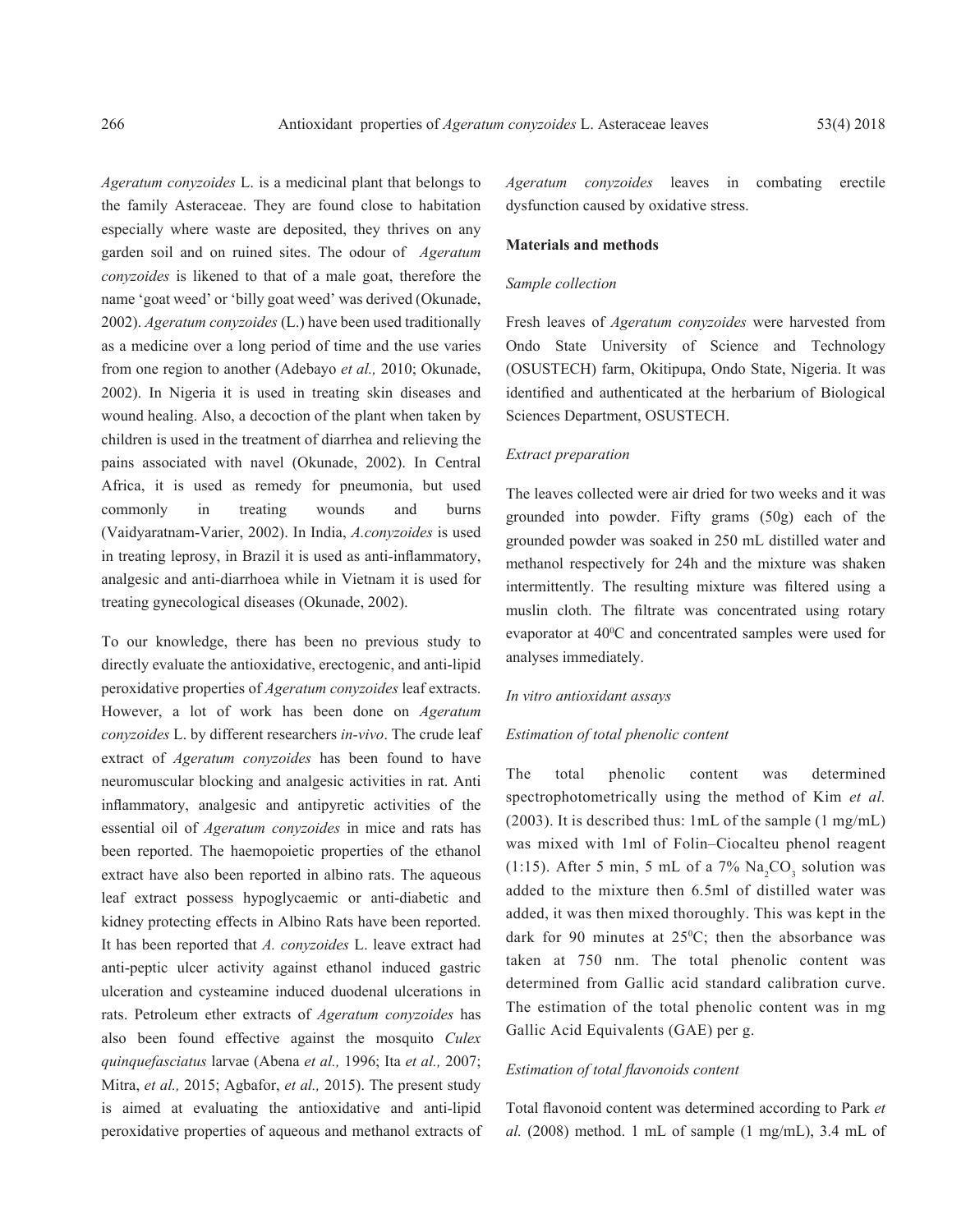30% methanol,  $0.15$  mL of NaNO<sub>2</sub> (0.5 M) and 0.15 mL of  $AICI<sub>3</sub>$ .6H<sub>2</sub>O (0.3 M) were taken mixed together and left for 5 minutes, then 1 ml of 1 M NaOH was added. The solution was thoroughly mixed; the absorbance was taken at 506 nm. The total flavonoid content was determined from Quercetin standard calibration curve. The total flavonoids were measured as mg Quercetin equivalent per g of the extracts.

## *Estimation of Ascorbic acid content*

Ascorbic acid was quantified using spectrophotometric method of Rutkowski *et al.* (2007). 2 mL of the sample was mixed with 4 mL of phosphotungstin reagent. The mixture was left for 10 minutes after which it was centrifuged at 3000 x g for 10 minutes. Then the absorbance of the supernatant was read at 700 nm against the reagent blank.

Ascorbic content = (Abs of the sample /Abs of standard)  $\times$ Concentration of standard

## *Phosphomolybdate assay*

The total antioxidant capacity was determined by the phosphomolybdate method of Prieto *et al.* (1999). 1.0 mL (1 mg/mL) of the sample taken and mixed with 1 mL of phosphomolybdate reagent (0.6 M sulphuric acid, 28 mM sodium phosphate and 4mM ammonium molybdate). Then it was incubated in a water bath at  $95^{\circ}$ C for 90 min, cooled to room temperature, the absorbance was taken at 765 nm against a blank.

#### *Metal chelating activity*

Metal chelating activity is measured using the method of Dinis *et al.* (1994). 0.1 mL (20-100µg/mL) of the extract was taken and 0.5 mL of 2 mM ferrous chloride was added, then 0.2 mL of 5 mM ferrozine was added and incubated for 10 min at room temperature. The absorbance was measured at 560 nm. EDTA was used as control.

Metal chelating ability  $=$  [(Abs control – Abs sample)/ (Abs control)]  $\times$  100

## *Reducing power*

The reducing power was estimated using the method of Oyaizu (1986). 1.0 mL (0.25-1.0 mg/mlL) of the extract was

added to 1 mL phosphate buffer of pH 6.6; then 1 mL of potassium ferricyanide (10 mg/mL) was added. The whole mixture was incubated at  $50^{\circ}$ C for 20 min. 1 mL of trichloroacetic acid (100 mg/mL) was then added. The mixture was centrifuged at 3000 x g for 10 min; upper layer of the solution was collected. 2 mL was taken and mixed with 1 mL distilled water and 0.2 mL of 0.1% freshly prepared ferric chloride. After 10 min, the absorbance was taken at 700 nm. Ascorbic acid was used as Standard.

## *DPPH scavenging activity*

DPPH radical scavenging activity was estimated according to method of Gyamfi *et al.* (1999). 1.0 (0.25-1.0 mg/mL) of sample extracts were added to 4 mL of DPPH (0.025 g/l prepared in methanol solution). The sample was shaken and allowed to stand in the dark for 30 min and absorbance was taken at 520 nm. The standard was Ascorbic acid and Quercetin.

DPPH scavenging ability  $=$   $[(Abs\ control - Abs\ sample)]$  $(Abs control) \times 100$ 

## *Hydrogen peroxide scavenging activity*

Hydrogen peroxide scavenging activity was estimated using Ruch *et al.* (1989) method. 1.0 mL extracts (100-600 µg/mL) were added to 3.0 mL hydrogen peroxide (40 mM) prepared in phosphate buffer (50 mM, pH 7.4), incubated for 10 min at room temperature and the absorbance was measured at 230 nm after against a blank.

Hydrogen scavenging ability  $= [(Abs\ control - Abs\ sample)]$  $(Abs control) \times 100$ 

#### *Lipid peroxidation assay*

#### *Preparation of tissue homogenates*

The rats (12 weeks old and weighing between 220 and 240 g) were decollated using mild diethyl ether as anaesthesia; the whole brain, pancreas and penile tissues were removed immediately, placed on ice and weighed. They were then homogenized in cold saline (1:10, w/v) with 10 up and down strokes at 1200 rpm in a Teflon glass homogenizer. The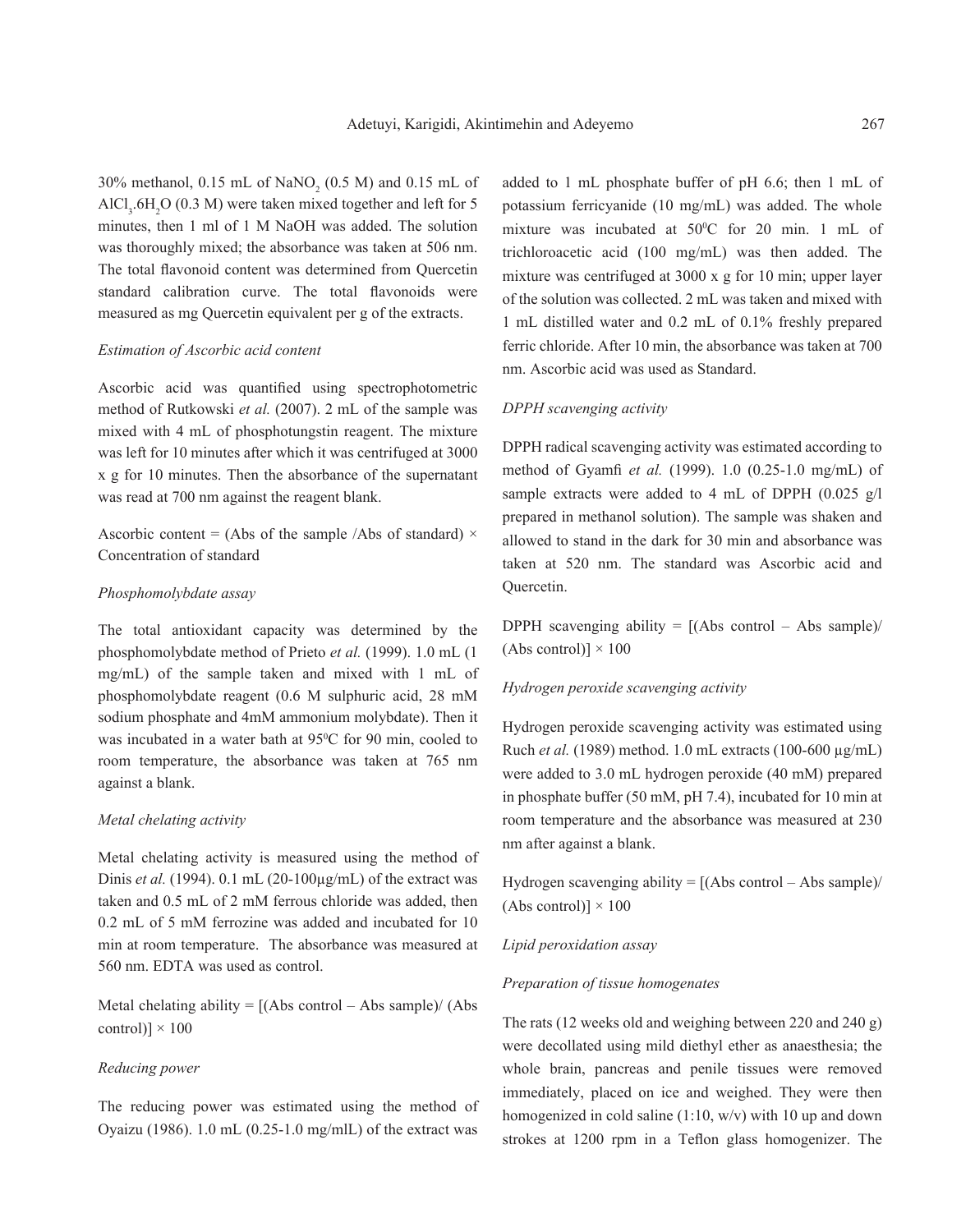homogenate was centrifuged at 3000 x g for 10 min, the low speed supernatant (SI) was used for the Lipid peroxidation assay (Belle, *et al.,* 2004).

#### *Lipid peroxidation and TBA reactions*

The lipid peroxidation assay was done according to the modified Ohkawa *et al.* (1979) method. Described thus, 100µL of the SI fraction was mixed with solution containing 30 µL of 0.1 M Tris-HCl buffer of pH 7.4, 0-100 µL extract and 30  $\mu$ L of 250  $\mu$ M freshly prepared FeSO<sub>4</sub>. Distilled water was used to make the volume to 300 µL, it was then incubated for 1 hour at  $37^{\circ}$ C.  $300 \mu L$  of  $8.1 \%$  sodium dodecyl sulphate (SDS) was added to the mixture containing SI for colour development; 600 µL of acetic acid/HCl mixture of pH 3.4 and 600 µL of 0.8 % thiobarbituric acid (TBA) was added. The whole mixture was incubated for 1 hour at 100 °C. Absorbance was measured at 532 nm. Malondialdehyde (MDA) produced was calculated and expressed as % control (Oboh *et al.,* 2007).

## *Statistical analysis*

The result was expressed as mean of triplicate determination ± standard deviation. Spread sheet soft-ware (Microsoft Excel©, version 2013) was used for the calculation of Standard deviations. Analysis of variance (ANOVA) was performed using Statistical Analysis System proprietary software (SAS, 2002). Duncan's multiple range tests was used for mean separation ( $P < 0.05$ ). Graph pad 5.0. was used for the plotting of the graph. IC50 was calculated using a linear regression analysis.

## **Results and discussion**

Total phenolics, total flavonoids and ascorbic acid of the different extracts of *Ageratum conyzoides* is presented in Table I. The total phenolic compound in the aqueous extracts is 48.9 while the methanol extract is 61.4 expressed in mg (GAE)/g. *Ageratum conyzoides* in the aqueous extracts and the methanol extract in this work exhibited a high phenolic content when compared with the phenolic contents of 56 selected Chinese medicinal plants, selected Nigerian, medicinal plants and that of traditional medicinal plant in Ecuador (Feng-Lin Song *et al.,* 2010; Agbo *et al.,* 2015; Adriana *et al.,* 2013). It is very low to the phenolic content of the leaf extract of *Asplenium platyneuron* 82.33 mg GAE/g, *Euphorbia prostrata* 97.77 mg GAE/g, *Platycerium bifurcatum* 87.62 mg GAE/g (Agbo *et al.,* 2015), *Abarema cochliacarpos* 120.39 mg GAE/g and *Stryphnodendron pulcherrimum* 86.67 mg GAE/g (Neto *et al.,* 2016). One of the secondary metabolites found in plants are the Phenolic compounds; they are derived from phenylalanine and tyrosine. They possess very different antioxidant activities and they are very effective in chain breaking (Shahidi and Wansundeara, 1992; Naczk and Shahidi, 2004). The methanol extract in this work was observed to be significantly  $(P < 0.05)$  greater in phenolic content in comparison with the aqueous extract.

This result agrees with the report of other researchers where the methanol extract exhibited a higher phenolic content than other solvents used in the extraction of phenols (Ghasemzadeh *et al.,* 2011; Ho *et al.,* 2012; Miguel, *et al.,* 2014; Do *et al.,* 2014). That the methanol extract was higher in phenolic content than the aqueous extract could be because there are more non-phenolic compounds in aqueous extracts than in methanol extracts since phenol is frequently found connected to other biomolecules like polysaccharides, chlorophyll, proteins, terpenes, inorganic compounds and so on. There could be possible complex formation of some of these phenolic compounds in the extract which dissolve in methanol (Do *et al.,* 2014).

The total flavonoid is expressed in mg/g quercetin equivalents (QE). The flavonoid in *Ageratum conyzoides* leaves in the two extracts are higher than the flavonoids reported for some plants from Brazilian flora (Neto *et al.,* 2016). It is very low when compared to the flavonoids of *Asplenium platyneuron*, *Allamanda cathartica, Euphorbia prostrata*, *Platycerium bifurcatum* (Agbo *et al.,* 2015).The flavonoid content of *Ageratum conyzoides* is similar to that of total phenol with the methanol extract having the highest flavonoid content of 42.2 mg QE/g which was significantly (*P*  $<$  0.05) higher than that of aqueous extract. It has been observed by Ghasemzadeh *et al.* (2011), Miguel *et al.* (2014)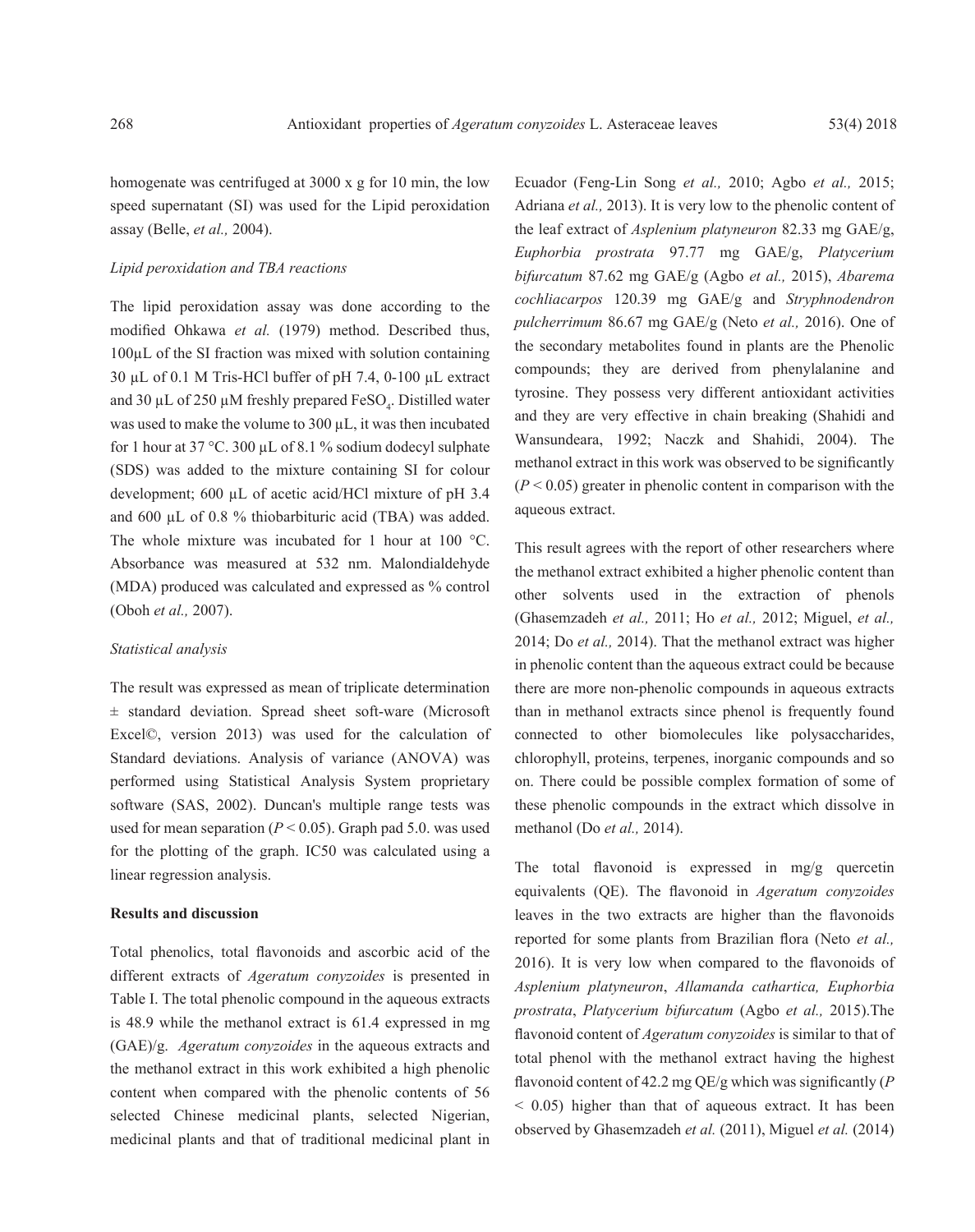|          | Total<br>Phenolics<br>$mg$ GAE/ g | Total<br><b>Flavonoids</b><br>$mg$ OE/ g | Total Non<br><b>Flavonoids</b><br>$mg$ QE/ g | Ascorbic acid<br>mg/100g | Phosphomolybdate<br>$mg$ AAE/ g |
|----------|-----------------------------------|------------------------------------------|----------------------------------------------|--------------------------|---------------------------------|
| Aqueous  | $48.9 \pm 2.95$                   | $18.7\pm0.91b$                           | $30.2 \pm 1.11a$ $2.6 \pm 0.06b$             |                          | $33.5 \pm 1.86b$                |
| Methanol | $61.4 \pm 8.64a$                  | $42.2 \pm 6.25a$                         | $19.2 \pm 0.87$                              | $101 \pm 010a$           | $45.8 \pm 2.02a$                |

**Table I. Total phenolics, flavonoid, ascorbic acid and phosphomolybdate of aqueous and methanol extracts of** *Ageratum conyzoides* **leaves**

Values represent mean ± standard deviation of triplicate determination. Values with the same letter along the same column are not significantly different (p < 0.05). GAE – Gallic Acid Equivalent, AAE – Ascorbic Acid Equivalent, QE – Quercetin Equivalent

and Do *et al.* (2014) that methanol extract has a higher flavonoid in comparison with other solvent used for extraction. Due to the phenolic nature of flavonoids, they are quite polar alright but very poor when dissolving in water (Miguel *et al.,* 2014); this can explain the higher concentrations of flavonoids in methanol extracts than in the aqueous extracts. The total non-flavonoid content of *Ageratum conyzoides* (Table I) showed that the aqueous extract has significantly ( $P < 0.05$ ) higher non-flavonoids content than the methanol extract. This showed that there are several classes of phenolic phytochemicals still present in the aqueous extract. Flavonoids are naturally present in plants and are thought to have positive impact on human health. There have been several reports on its high effectiveness in scavenging most oxidizing molecules that includes singlet oxygen, and other free radicals that have been implicated in several diseases (Bravo, 1998).

The ascorbic acid of the aqueous extract of *Ageratum conyzoides* leaves was found to be 2.6 mg/100g and the methanol extract 10.1 mg/100g. *Ageratum conyzoides* leaves extract contain a very low ascorbic acid when compared with the ascorbic acid of some medicinal plants in Nigeria, Manipur and Pakistan (Okerie and Alonge, 2006; Okram *et al.,* 2016; Iqbal *et al.,* 2011). Ascorbic acid has been observed to be a powerful antioxidant because it can donate a hydrogen atom thereby forming a stable ascorbyl free radical. It scavenges reactive oxygen and nitrogen oxide species, also very effective in combating superoxide radical ion, hydrogen peroxide and hydroxyl radicals (Weber *et al.,* 1996). Ascorbic acid should

be more soluble in water than methanol, though methanol is a polar solvent. This result is contrary, the ascorbic acid in this work was observed to be higher in methanol extract of *Ageratum conyzoides* than the aqueous extract. The reason for this result cannot be categorically explained.

One electron transfer (ET) and hydrogen atom transfer





(HAT) made up the antioxidant capacity assays; HAT and ET assays measures the radical (or oxidant) scavenging capacity of samples and they do not look into the preventive antioxidant capacity of samples.ET assays are much more easier to evaluate than HAT assays because it involved colour development as the oxidant is reduced (Phatak and Hendre, 2014; Huang *et al.,* 2005). ET assays of reducing power,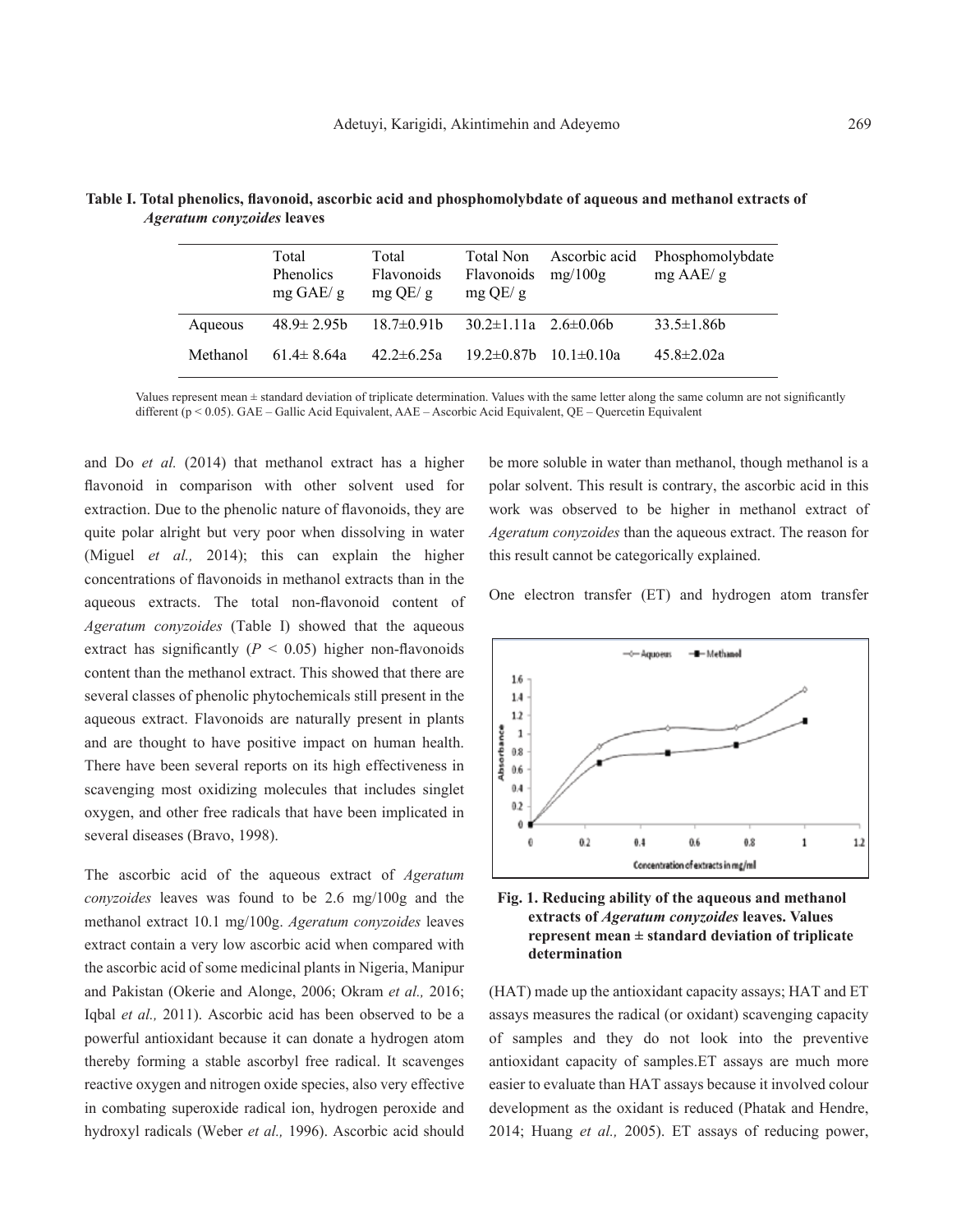|         | Reducing<br>power<br>mg/ml  | Iron<br>chelating<br>ability<br>mg/ml | $H_2O_2$<br>scavenging<br>ability µg/ml                                                   | <b>MDA</b><br>pancreas<br>$\mu$ g/ml | <b>MDA</b><br>Brain $\mu$ g/ml    | MDA penile<br>tissue $\mu$ g/ml |
|---------|-----------------------------|---------------------------------------|-------------------------------------------------------------------------------------------|--------------------------------------|-----------------------------------|---------------------------------|
| Aqueous |                             |                                       | $32.86 \pm 1.95a$ $1.7 \pm 0.01b$ $1052.40 \pm 37.29b$ $105.32 \pm 4.2b$ $91.74 \pm 3.1a$ |                                      |                                   | $115.9 \pm 4.9$ b               |
|         | Methanol $42.59 \pm 2.72$ b |                                       | $1.23 \pm 0.01a$ 946.40 $\pm$ 23.12a                                                      | $94.21 \pm 3.1a$                     | $108.69\pm4.6$ b 75.95 $\pm2.2$ b |                                 |

Table II. IC50 of reducing power, iron chelating ability, hydrogen peroxide  $\text{(H}_{2}\text{O}_{2}\text{)}$  scavenging ability  **and inhibition of Fe2+ induced MDA Production of Aqueous and Methanol extracts of** *Ageratum conyzoides* **leaves**

Values represent mean  $\pm$  standard deviation of triplicate determination. Values with the same letter along the same column are not significantly different ( $p < 0.05$ ). MDA- malondialdehyde

metal chelating ability, hydrogen peroxide scavenging ability, 1,1-diphenyl 2 picrylhydrazyl (DPPH) radical scavenging ability and the phosphomolybdate method were selected for the measurement of total antioxidant capacity in *Ageratum conyzoides* leaves extracts.

The reducing power of *Ageratum conyzoides* leaves extracts was based on the capacity of the extract to reduce the transition metal  $Fe^{3+}$  by electron transfer to  $Fe^{2+}$ . A higher absorbance at 700 nm is an indication of a higher activity (Zarena and Sankar, 2009). The reducing power of *Ageratum conyzoides* leave extracts in Figure 1 shows to be dose dependent with the aqueous extract exhibiting the highest reducing power as the concentration of extracts increases from 0.25 mg/mL to 1.0 mg/mL. However, the reducing power of *A. conyzoides* of aqueous extract was high but statistically not significantly  $(P < 0.05)$  higher than the reducing power of methanol extract. The IC50 value for the reducing power (Table II) of aqueous extract of *A. conyzoides* is 32.86 mg/mL which was significantly  $(P < 0.05)$  lower than 42.59 mg/mL for the methanol extract. A lower IC50 value is an indication of a stronger antioxidant activity. The reducing power capacity showed that the antioxidant compounds can donate electron which can cause reduction in the oxidized intermediates produced during the process of lipid peroxidation (Tachakittirungrod *et al.,* 2007).

However, the reducing power assay is disadvantaged in that any electron-donor which has a redox potential that are lower than the redox pair  $Fe^{3+}/Fe^{2+}$  can contribute to the reducing power value and this will give a falsely high values even if they do not have antioxidant properties (Nilsson *et al.,* 2005).

Bivalent transition metal ion Fe<sup>2+</sup>serves as catalysts of



**Fig 2. Metal Chelating ability of aqueous and methanol extracts of** *Ageratum conyzoides* **leaves. Values represent mean ± standard deviation of triplicate determination**

oxidative processes, that give rise to the formation of hydroxyl OH• radicals through Fenton chemistry (Halliwell, 1997). This reaction can be prevented by iron chelation and deactivation. The ability of the extracts of *A. conyzoides* to chelate  $Fe^{2+}$  ions was evaluated and the result is presented in Fig. 2. The methanol extracts of *Ageratum conyzoides* leaves showed the best iron chelating ability as the concentration of extracts increases from 0.2 mg/mL to 0.6 mg/mL which was significantly  $(P < 0.05)$  higher than that of the aqueous extract. The IC50 value for the chelating ability (Table II) of methanol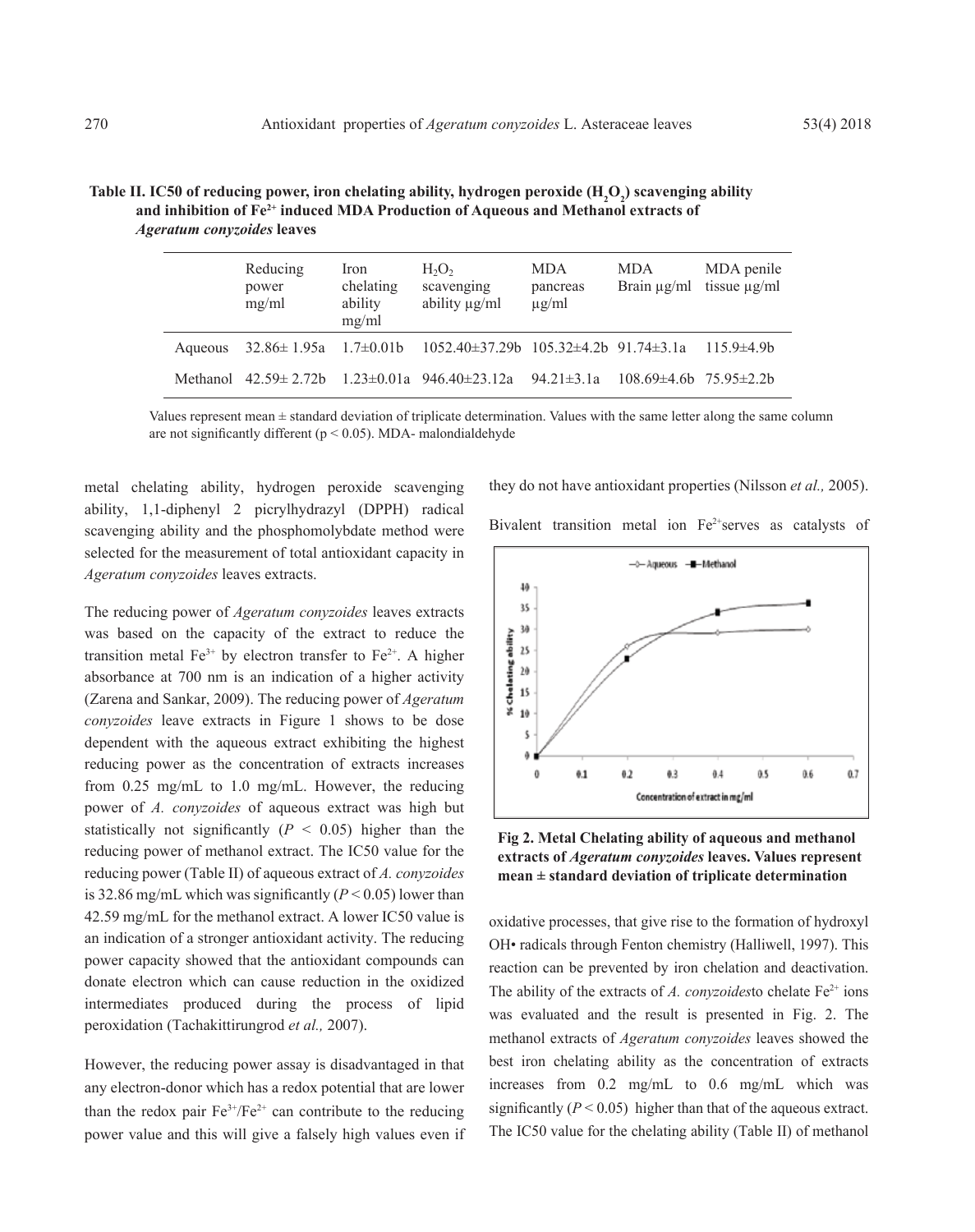extract of *A. conyzoides* is 1.23 mg/mL which was significantly  $(P < 0.05)$  lower than 1.7 mg/mL for the aqueous extract. It is expected that methanol extracts would have a high chelating ability because of its high phenolic and flavonoid content which has been positively correlated to the iron chelating activity (Al-Farga *et al*., 2014; Hinneburg *et al*., 2006).

Hydrogen peroxide  $H_2O_2$  occasionally can be toxic to cell



**Fig 3. Hydrogen peroxide scavenging ability of aqueous and methanol extracts of** *Ageratum conyzoides* **leaves. Values represent mean ± standard deviation of triplicate determination**

because it may lead to the formation of hydroxyl OH• radical in the cells that can cause initiation of lipid peroxidation and result in DNA damage (Halliwell, 1991; Sahreen *et al.,* 2011), the removal of this  $H_2O_2$  before it causes damage is an important step in antioxidant defence of cell or food systems. As depicted in Fig. 3, the extracts of *Ageratum conyzoides* leaves exerted a concentration-dependent scavenging of hydrogen peroxide  $(H_2O_2)$ . The methanol extracts of *Ageratum conyzoides* leaves showed the best hydrogen peroxide  $(H_2O_2)$  scavenging ability as the concentration of extracts increases from 200µg/mL to 1000 µg/mL which was significantly  $(P < 0.05)$  higher than that of the aqueous extract. The IC50 value (Table II) of methanol extract of *Ageratum conyzoides* is 946.4µg/mL which was significantly  $(P < 0.05)$  lower when compared to 1052.4  $\mu$ g/mL for the aqueous extract. The best activity found in the methanol extract of *Ageratum conyzoides* leaves may be related to their higher content of phenols and flavonoids which has the ability to donate electrons to  $H_2O_2$  and thus converting it to water (Shahriar *et al.,* 2012).



**Fig 4. DPPH radical scavenging ability of aqueous and methanol extracts of** *Ageratum conyzoides* **leaves. Values represent mean ± standard deviation of triplicate determination**

The DPPH results are very important in confirming the results obtained in total phenolic content (Palafox Carlos *et al.,* 2012). The DPPH radical- scavenging ability of *A. conyzoides* leave extract at 0.25–1.0 mg/mL concentrations was measured and the results are presented in Fig. 4. A dose-response relationship was found in the DPPH radical-scavenging ability of *A. conyzoides* leave extracts; the ability increased with an increase in the concentration of the *A. conyzoides* leave extracts. The methanol extracts of *Ageratum conyzoides* leaves recorded the highest DPPH radical-scavenging ability which was significantly  $(P < 0.05)$ higher than the aqueous extract.

The total antioxidant capacity of *Ageratum conyzoides* leaves extracts is presented in Table I and expressed as mg/g ascorbic acid equivalents (AAE). The phosphomolybdenum method was used for the total antioxidant capacity evaluation; this is based on the reduction of Mo (VI) to Mo (V) by the antioxidant compound of the extract forming a green phosphomolybdate (V) complex and then evaluated spectrophotometrically (Prieto *et al.,* 1999). This reduction can be caused by natural products like phenols and flavonoids. The total antioxidant capacity (TAC) of the extracts was higher in methanol extracts of *Ageratum*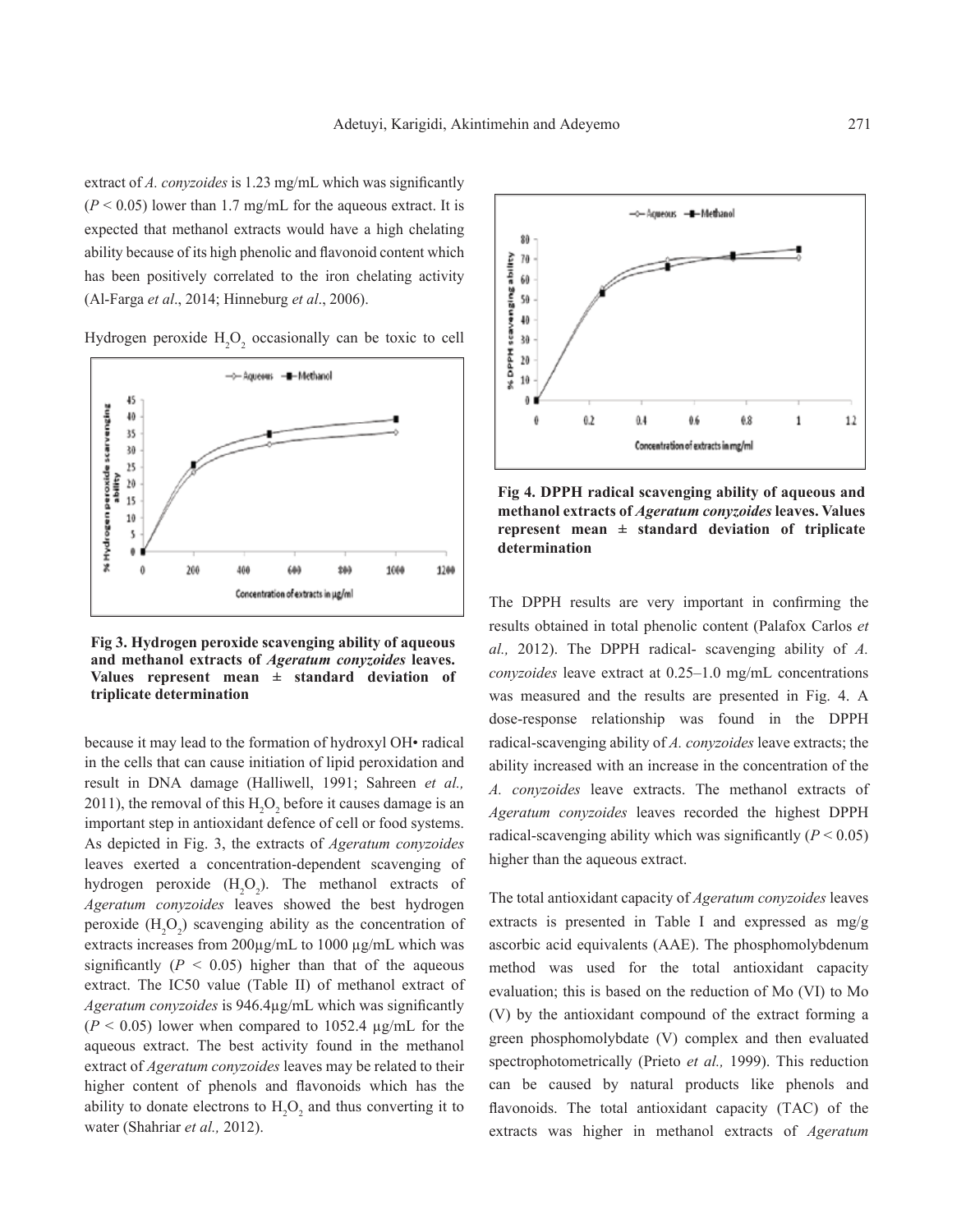*conyzoides* leaves (45.8 mg AAE/ g) than the aqueous extract (33.5 mg AAE/ g). In the same trend of hydrogen peroxide scavenging ability and DPPH assays, the methanol extracts of *Ageratum conyzoides* leaves had a higher TAC; in addition they also have a higher total phenolic and flavonoid content. The high phenolic content of the methanol extracts of *Ageratum conyzoides* leaves is an indication of high antioxidant capacity since the phenolic compound reacts with radicals like hydroxyl radical, superoxide anion radical and lipid peroxide radical. It has been revealed that there is high correlation between antioxidant capacity and phenolic content of samples (Aliyu *et al.,* 2011). Recent study showed that many flavonoid compounds and polyphenols contribute significantly to the phosphomolybdate reduction activity of medicinal plants (Khan *et al.,* 2012). It is to be noted that the possible antioxidant qualities of plant extracts does not only depend on its phytochemical composition but also on the extraction systems which may include methods, duration and polarity of organic solvents (Wong *et al.,* 2006).

Parkinson's as well as Alzheimer's disease is a neurological disorder that often be the cause of erectile dysfunction ED since they cause decrease in libido or inability to kick start the erectile process (Eleazua *et al.,* 2017). The polyunsaturated fatty acids (PUFAs) in the brain membranes are very rich in phospholipids and they are subject to free radicals attacks easily, leading to oxidative damage in the brain phospholipids which could lead to the development of Alzhemier's disease (Axelsen *et al.,* 2011). Vasculogenic erectile dysfunction ED is caused by diabetes mellitus. In diabetes, an increased level of ROS causes the activation of Rho-kinase 2 which increases the contraction of the corpus cavernosum (CC) smooth muscles. This ROS under diabetes also inhibit the endothelial nitric oxide synthase NOS, thereby causing a decrease in the CC smooth muscle relaxation. (Eleazua *et al.,* 2017).

The accumulation of  $Fe^{2+}$ , in the islets of Langerhan of the pancreas, causes oxidative destruction of the β-cells of the pancreas thereby impairing the pancreas from its functions and leading to diabetic melitus (Shah and Fonseca, 2011). The ability of *Ageratum conyzoides* leaves extracts to protect



Fig. 5. Inhibition of Fe<sup>2+</sup> induced MDA production in **rat brain by the aqueous and methanol extracts of**  *Ageratum conyzoides* **leaves. Values represent mean ± standard deviation of triplicate determination**

cultured rat brain and pancreas against  $Fe<sup>2+</sup>$  induced lipid peroxidation is shown in Fig. 5 and 6. Incubation of rat's brain and pancreas in the presence Sof  $250 \mu M$  iron (II) has caused a significant increase in the MDA content of these two organs: 153.41 % in the brain and 130.39 % in the pancreas. The formation of reactive oxygen species (ROS) facilitates lipid peroxidation through the Fenton reaction and it could have accounted for the increase in MDA contents of these organs after incubation in the presence of Fe2+. The addition of the *Ageratum conyzoides* leaves extracts (aqueous and methanol) significantly  $(P < 0.05)$  inhibited MDA production in the brain and pancreas in a dose dependent manner. The methanol extract exhibited a higher inhibitory effect on the  $Fe<sup>2+</sup>$  induced lipid peroxidation in rat pancreas with IC50 of 94.21 µg/mL against 111.65 µg/mL for aqueous extract (Table II) while the aqueous extract showed a higher inhibitory effect on  $Fe^{2+}$  induced lipid peroxidation in rat brain with IC50 of 91.74µg/mL against 110.82 µg/mL for methanol extract (Table II). The possible way by which these extracts protect the organs could be by  $Fe<sup>2+</sup>$  chelation and the scavenging of the hydroxyl radical (Ademosun and Oboh, 2014). The ability of the *Ageratum conyzoides* leaves extracts, both aqueous and methanol, to inhibit  $Fe<sup>2+</sup>$  induced lipid peroxidation in the brain and pancreas homogenate implied that the extract could prevent the oxidative damage of the brain and pancreas cells thereby preventing the development of Alzheimer's diseases and diabetic mellitus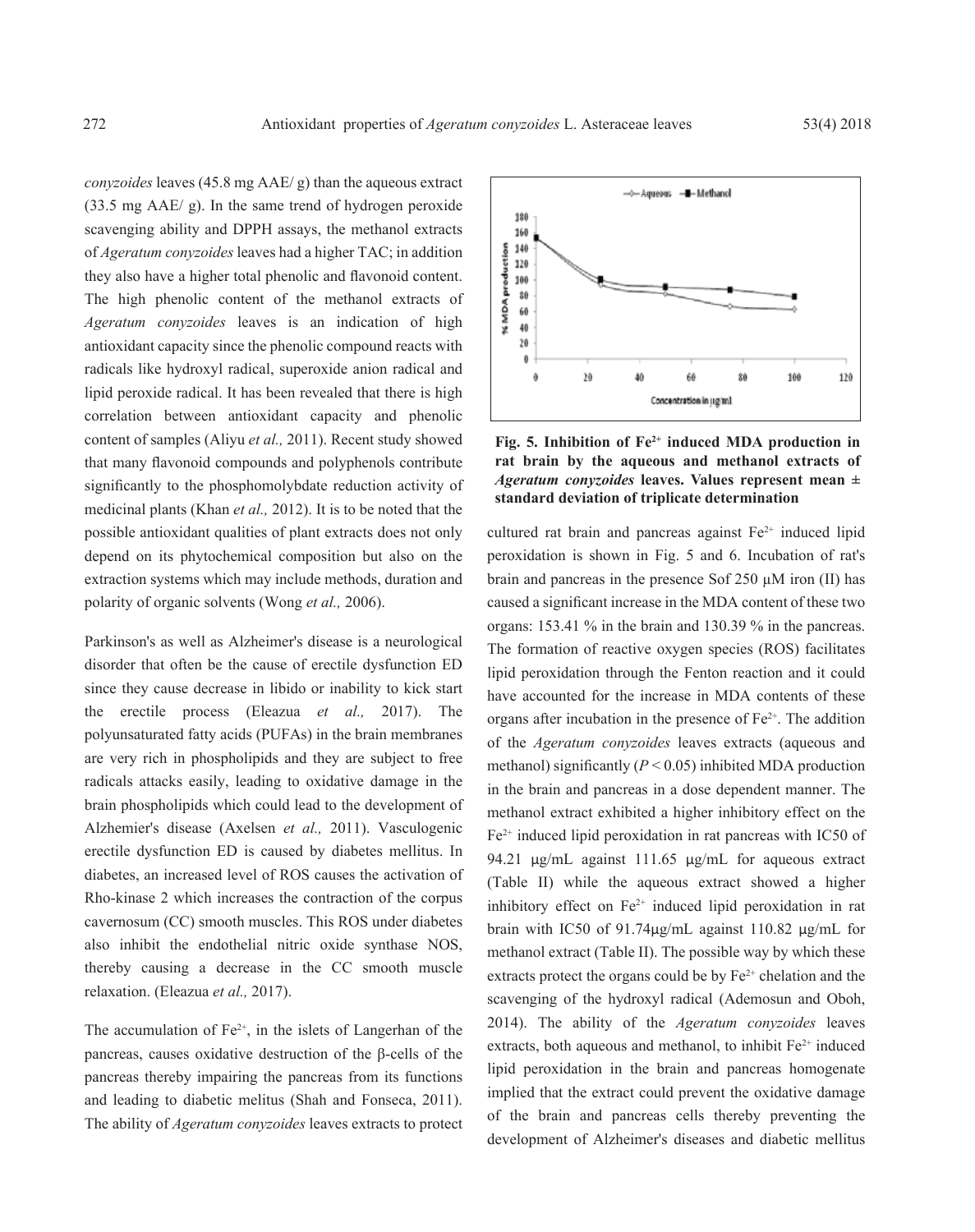

Fig. 6. Inhibition of Fe<sup>2+</sup> induced MDA production in rat **pancreas by the aqueous and methanolic extracts of**  *Ageratum conyzoides* **leaves. Values represent mean ± standard deviation of triplicate determination**



Fig. 7. Inhibition of Fe<sup>2+</sup> induced MDA production in **rat penile tissue by the aqueous and methanolic extracts of** *Ageratum conyzoides* **leaves. Values represent mean ± standard deviation of triplicate determination**

that could cause neurogenic and Vasculogenic erectile dysfunction ED. The MDA level in the penile tissue was observed to have been elevated to 141.46% after the rat penile tissue homogenate was incubated in the presence of 250  $\mu$ M Fe<sup>2+</sup> (figure 3). This is an indication of oxidative damage in the penile tissue caused by free radicals generated by  $Fe^{2+}$  which could be the breakdown of  $H_2O_2$  to generate OH radical that can cause injuries to the penile tissues (Oboh *et al.,* 2017). The aqueous and methanol extracts of *Ageratum conyzoides* leaves caused a significant  $(P < 0.05)$  decrease in the MDA level in a manner that is dose dependent. The

methanol extracts showed a higher inhibition of Fe<sup>2+</sup> -induced lipid peroxidation in the penile tissue of rat with IC50 of 75.95µg/mL (Table II) than did the aqueous extracts with IC50 of 115.9µg/mL (Table II). MDA produced as a result of oxidative stress in the penile tissue causes decrease in the bioavailability of NO and low levels of NO result in impairment of the guanyl cyclase/cGMP pathway which is an important pathway in penile erection by interacting with ROS (superoxides) to form toxic peroxynitrites (Akomolafe *et al.,* 2017). The inhibition of  $Fe<sup>2+</sup>$  -induced lipid peroxidation in penile tissue homogenates by the extracts of *Ageratum conyzoides* indicates that the extract could prevent peroxynitrite-induced MDA production and by implication NO will be more bio-available to mediate in the erectile process thereby preventing ED.

Conclusively, in the present study, the aqueous and methanol extracts of *Ageratum conyzoides* leaves showed a considerable antioxidant and anti-lipid peroxidation activities but methanol extract has a higher activity. Hence, these extracts of *Ageratum conyzoides* leaves can be used as potent natural antioxidant against free radicals and lipid peroxidation of organs and prevent erectile dysfunction ED.

# **References**

- Abena AA, Ouamba JM and Keita A (1996), Antiinflammatory, analgesic and antipyretic activities of essential oil of Agereatum conyzoides, *Phytoterapy Research* **10:** S164-S165.
- Adebayo AH, Tan NH and Zhang YM (2010), Anticancer and antiradical scavenging activity of *Ageratum conyzoides L.* (Asteraceae), *Pharmacogn. Mag.* **6**(21): 62-66.
- Adefegha SA, Oboh G, Oyeleye SI and Ejakpovi I (2016),<br>Erectogenic. antihypertensive, antidiabetic, Erectogenic, antihypertensive, antioxidative properties and phenolic compositions of almond fruit (*terminalia catappa* l.) parts (hull and drupe) – *in vitro, Journal of Food Biochemistry* 1 – 12. DOI: 10.1111/jfbc.12309
- Ademosun AO and Oboh G (2014), Anticholinesterase and antioxidative properties of water-extractable phytochemicals from some citrus peels, *Journal of basic and clinical physiology and pharmacology* **25**(2): 99-204. DOI: 10.1515/jbcpp-2013-0027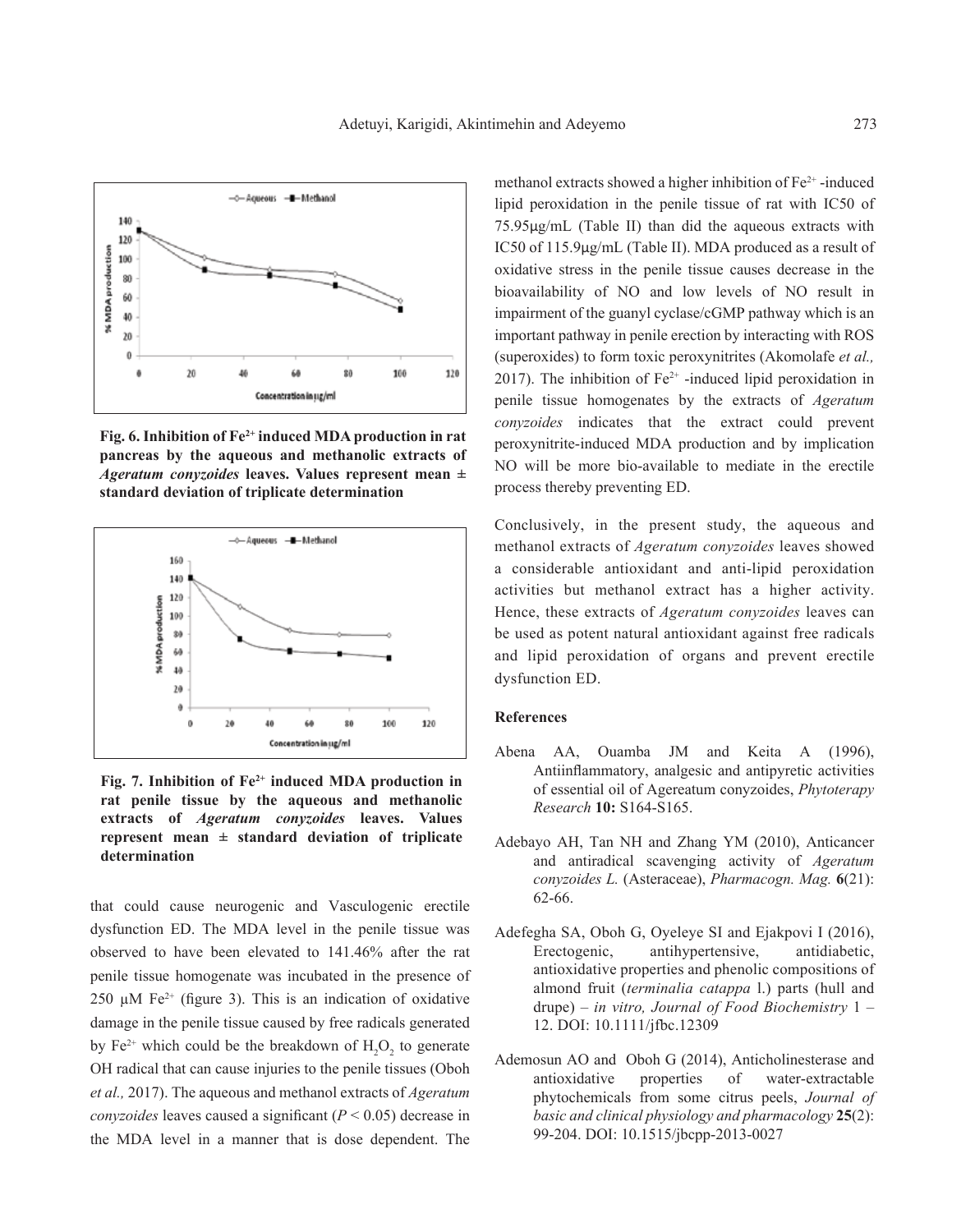- Adriana J, Yeray R, Jorge C, Maria EC, Margarita G and Luis A (2013), Antioxidant activity and total phenolics of plants used in traditional medicine in Ecuador, The 17<sup>th</sup> international electronic conference on synthetic organic chemistry. DOI: 10.3390/ecsoc/17-b001
- Agarwal A, Nandipati KC, Sharma RK, Zippe CD and Raina R (2006), Role of oxidative stress in the pathophysiological mechanism of erectile dysfunction, *Journal of Andrology* **27**(3): 335–347. DOI: 10.2164/jandrol.05136
- Agbafor KN, Engwa AG, Ude CM, Obiudu IK and Festus BO (2015), The effect of aqueous leaf extract of *Ageratum conyzoides* on blood glucose, creatinine and calcium ion levels in albino rats, *Journal of Pharmaceutical Chemical and Biological Sciences*  **3**(3): 408-415.
- Agbo MO, Uzor PF, Akazie-Nneji UN, Eze-Odurukwe CU, Ogbatue UB and Mbaoji EC (2015), Antioxidant, total phenolic and flavonoid content of selected nigerian medicinal plants, *Dhaka Univ. Journal of Pharmceutical Science* **14**(1): 01–07.
- Akomolafe S, Oboh G, Olasehinde T, Oyeleye S and Ogunsuyi O (2017), Modulatory effects of Aqueous extract from *Tetracarpidium conophorum* leaves on key enzymes linked to erectile dysfunction and oxidative stress-induced lipid peroxidation in penile and testicular tissues, *Journal of Applied Pharmaceutical Science* **7**(01): 051-056. DOI: 10.7324/JAPS.2017.70107
- Axelsen PH, Komatsu H and Murray IVJ (2011), Oxidative stress and cell membranes in the pathogenesis of alzheimer's disease, *Physiology* **26**(1): 54-69. DOI: 10 .1152/physiol.00024.2010
- AL-Farga A, Hui Z and Azhari S (2014), *In vitro*  antioxidant activity and total phenolic and flavonoid contents of Alhydwan (*Boerhavia elegana Choisy*) seeds, *Journal of Food and Nutrition Research* **2:** 215-220.
- Aliyu AB, Ibrahim MA, Musa AM, Bulus T and Oyewale AO (2011), Phenolics content and antioxidant capacity of extracts and fractions of Verninia blumeoides (Asteraceae), *International Journal of Biological Chemistry* **5:** 352-359.
- Belle NAV, Dalmolin GD, Fonini G, Rubin MA and Rocha JB T (2004), Polyamines reduces lipid peroxidation induced by different pro-oxidant agents, *Brain Research* **1008**(2): 245-251. DOI: 10.1016/ j.brainres. 2004.02.036
- Bravo L (1998), Polyphenols: chemistry, dietary sources, metabolism and nutritional significance, *Nutr Reviews*  **56:** 317–333.
- Dinis TCP, Madeira VMC and Almeida LM (1994), Action of phenolic derivatives (acetaminophen, salicylate and 5-aminosalicylate) as inhibitors of membrane lipid peroxidation and as peroxy radical scavengers, *Arch. Biochemistry and Biophysics* **315:** 161–169.
- Do QD, Angkawijaya AE, Tran-Nguyen PL, Huynh LH, Soetaredjo FE, Suryadi Ismadji S and Ju Y (2014), Effect of extraction solvent on total phenol content,total flavonoid content, and antioxidant activity of *Limnophila aromatic, Journal of food and drug analysis* **22:** 296 -302.
- Eleazua C, Obianujua N, Eleazub K and Kaluc W (2017), The role of dietary polyphenols in the management of erectile dysfunction–Mechanisms of action, Biomedicine and Pharmacotherapy **88:** 644–652. DOI: org/10.1016/j.biopha. 2017.01.125 0753-3322
- Feng-Lin Song, Ren-You Gan, Yuan Zhang, Qin Xiao, Lei Kuang and Hua-Bin Li (2010), Total phenolic contents and antioxidant capacities of selected Chinese medicinal plants, *International Journal of Molecular Sciences* **11:** 2362-2372. DOI: 10.3390/ijms11062362
- Ferreira A, Proenc C, Serralheiro MLM and Arajo MEM (2006), The *in vitro* screening for acetylcholinesterase inhibition and antioxidant activity of medicinal plants from Portugal, *Journal of Ethnopharmacology* **108:** 31–37.
- Ghasemzadeh A, Jaafar HZE and Rahmat A (2011), Effects of solvent type on phenolics and flavonoids content and antioxidant activities in two varieties of young ginger (*Zingiber officinale* Roscoe) extracts, *Journal of Medicinal Plants Research* **5**(7): 1147-1154.
- Gyamfi MA, Yonamine M and Aniya Y (1999), Free radical scavenging action of medicinal herbs from Ghana: Thonningia sanguine on experimentally induced liver injuries, *General Pharmacology* **32**(6): 661-667.
- Haffner SM, Lehto S, Ronnemaa T, Pyorala K and Laakso M (1998), Mortality from coronary heart disease in subjects with type-2 diabetes and in non-diabetic subjects with and without prior myocardial infarction, *New English Journal of Medicine* **339:** 229–234.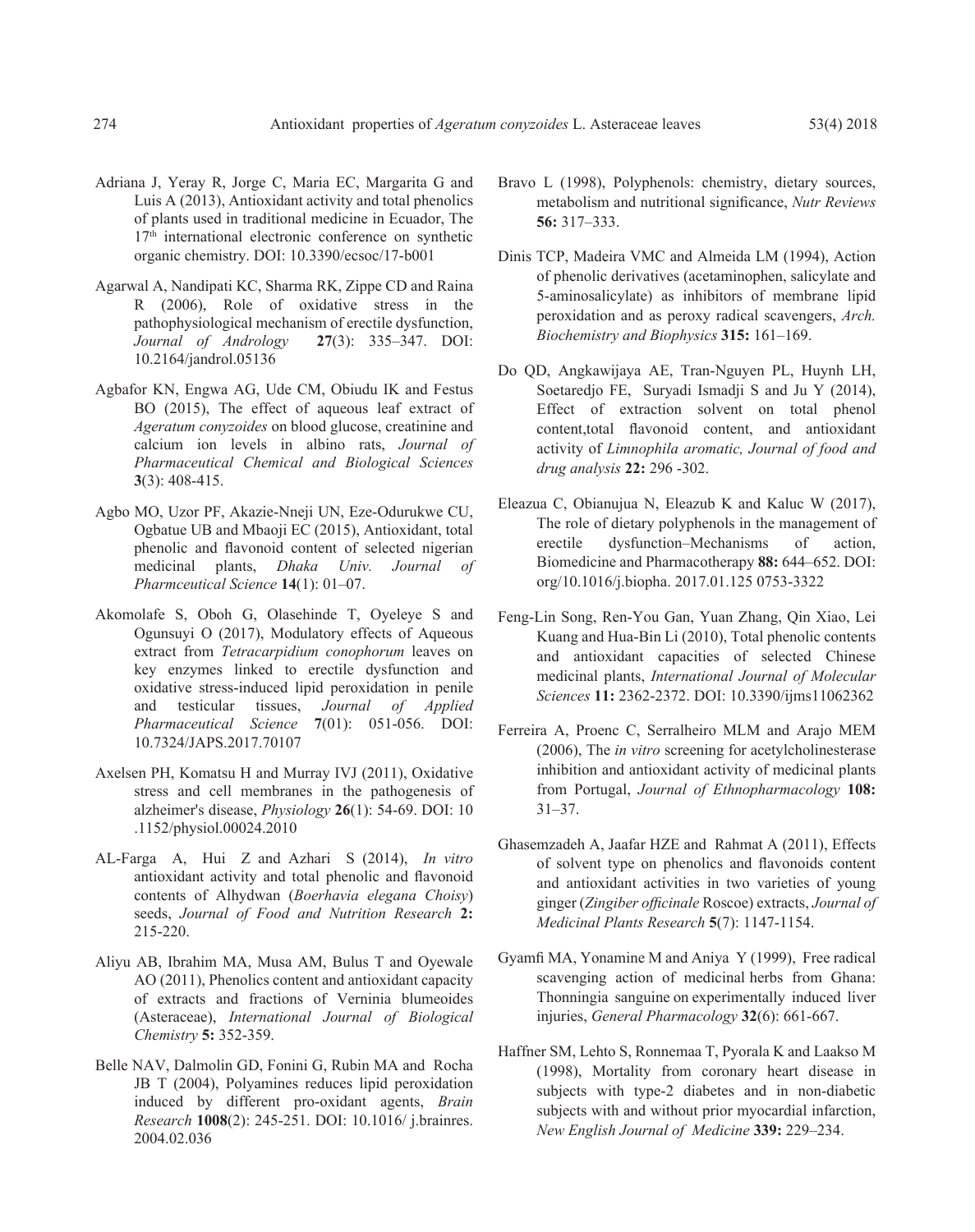- Halliwell B (1991), Reactive oxygen species in living systems: Biochemistry and role in human disease, *American Journal of Medicine* **91:** 14-22.
- Halliwell B (1997), Antioxidants: the basics what they are and how to evaluate them, *Advances in Pharmacology* **38:** 3-20.
- Hinneburg I, Damien Dorman HJ and Hiltunen R (2006), Antioxidant activities of extracts from selected culinary herbs and spices, *Food Chemistry* **97:**  122-129.
- Ho Y, Huang S, Deng J, Lin Y, Chang Y and Huang G (2012), *In vitro* antioxidant properties and total phenolic contents of wetland medicinal plants in Taiwan, *Botanical Studies* **53:** 55-66.
- Huang D, Ou B and Prior RL (2005), The Chemistry behind Antioxidant Capacity Assays, *Journal of Agricultural Food Chemistry* **53:** 1841-1856.
- Iqbal H, Riaz U, Rooh U, Muhammad K, Naseem U, Abdul B, Farhat A, Muneeb R, Mohammed Z, Jehangerir K and Naeem K (2011), Phytochemical analysis of selected medicinal plants, *African Journal of Biotechnology* **10** (38): 7487–7492.
- Ita SO, Etim OE, Ben EE, Ekpo OF, (2007), Haematopoietic properties of ethanolic leaf extract of *Ageratumconyzoides* (goat weed) in albino rats, *Nigerian Journal of Physiological Science* **22**(1-2): 83-87.
- Kassier SM and Veldman FJ (2014), When science meets culture: The prevention and management of erectile dysfunction in the 21st century, *South African Journal of Clinical Nutrition* **27:** 7–12.
- Khan RA, Khan MR and Sahreen S.(2012), Assessment of flavonoids contents and *in vitro* antioxidant activity of *Launaea procumbens.* Chemistry Central Journal **6**(1): 43.
- Kim DO, Chun OK, Kim YJ, Moon HY and Lee CY (2003), Quantification of polyphenolics and their antioxidant capacity in fresh plums, *Journal of Agriculture Food and Chemistry* **516:** 509-6515.
- Miguel MA, Nunes S, Dandlen SA, Cavaco AM and Antunes MD (2014), Phenols, flavonoids and antioxidant activity of aqueous and methanolic extracts of propolis (*Apis mellifera* L.) from Algarve, South Portugal, *Food Sci. Technol. Campina***s 34**(1): 16-23.
- Mitra P, Ghosh T and Mitra PK (2015), Isolation of antiulcerogenic compound (ac-i) from *ageratum conyzoides* leaves and effect of season on yield of the compound, *SMU Medical Journal* **2**(1): 221–237.
- Naczk M and Shahidi F (2004), Extraction and analysis of phenolics in food, *Journal of Chromatography* **1054:**  95–111.
- Neto JL, Dias de Araújo Uchôa A, Andrade de Moura P, Filho CMB, Tenório JCG, Gomes da Silva A, Ximenes RM, Vanusa da Silva M and Correia MTD (2016), Phytochemical screening, total phenolic content and antioxidant activity of some plants from Brazilian flora, *Journal of Medicinal Plants Research* **10**(27): 409-416. DOI: 10.5897/JMPR2015.5979
- Nilsson J, Pillai D, Onning G, Persson C, Nilsson A and Akesson B (2005), Comparison of the 2, 2'-azinobis-3-ethylbenzotiazoline-6-sulfonic acid (ABTS) and ferric reducing antioxidant power (frap) methods to asses the total antioxidant capacity in extracts of fruit and vegetables, *Molecular Nutrition & Food Research* **49**(3): 239-246. DOI: 10.1002/mnfr.200400083
- NIH Consensus Conference (1993), Impotence. NIH consensus development panel on impotence, *JAMA* **270:** 83–90.
- Oboh G, Puntel RL and Rocha JBT (2007), Hot pepper (Capsicum annuum, Tepin and Capsicum chinese, Habanero) prevents Fe21-induced lipid peroxidation in Brain - *in vitro*, *Food Chem.* **102:** 178–185.
- Oboh G, Adebayo AA, Ademosun AO and Boligon AA (2017), *In vitro* inhibition of phosphodiesterase-5 and arginase activities from rat penile tissue by two Nigerian herbs (*Hunteria umbellate* and *Anogeissus leiocarpus*), *Journal of Basic Clinical Physiology* **28**(4): 393-401. DOI: 10.1515/jbcpp-2016-0143
- Ohkawa H, Ohishi N and Yagi K (1979), Assay for lipid peroxides in animal-tissues by thiobarbituric acid reaction, *Analytical Biochemistry* **95**(2): 351-358. DOI: 10.1016/ 0003-2697(79)90738-3
- Okeri HA and Alonge PO (2006), Determination of the ascorbic acid content of two medicinal plants in Nigeria, *Pakistan Journal of Pharmaceutical Science* **19**(1): 39-44.